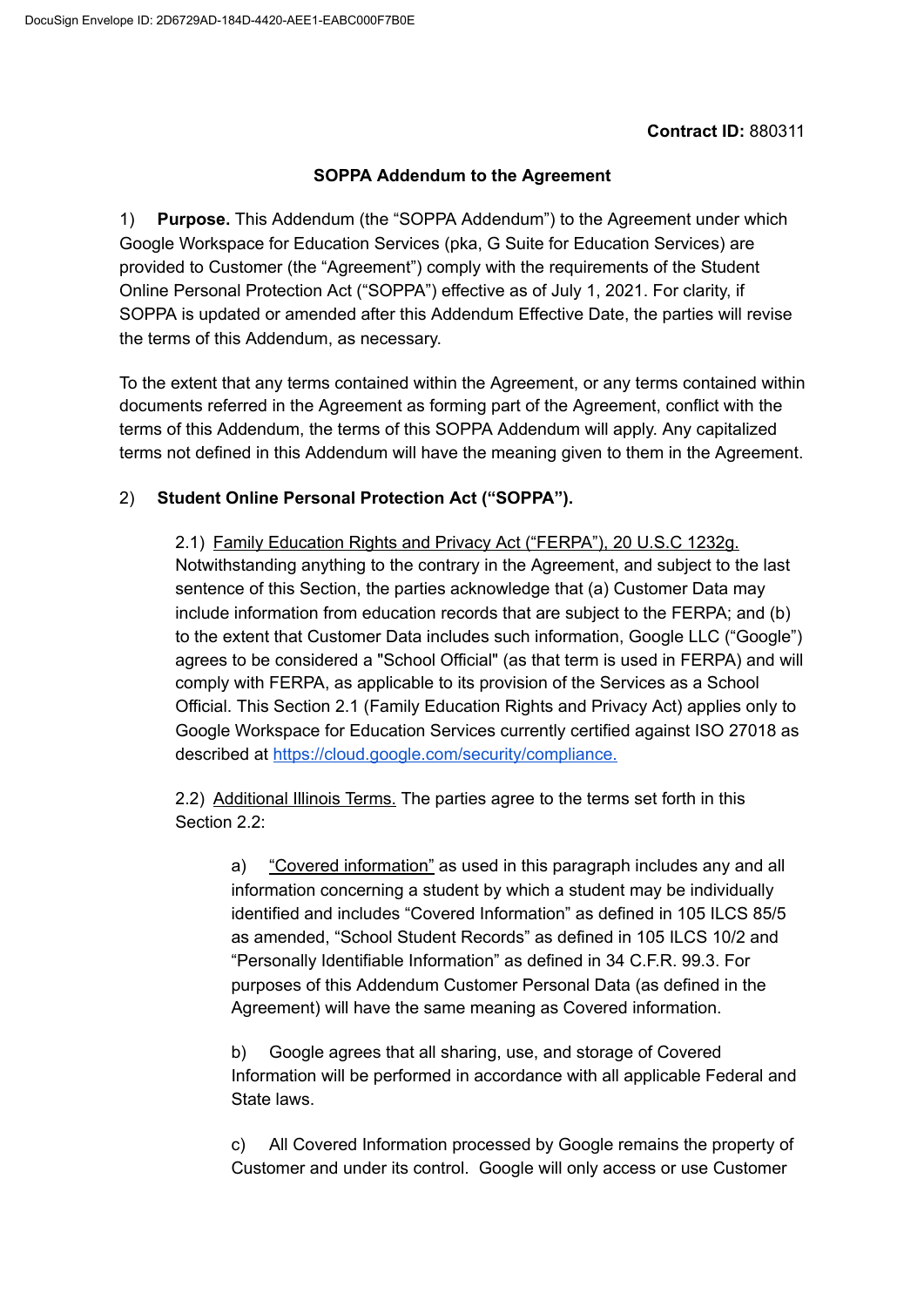Data to provide the Services and Technical Support Services to Customer or as otherwise instructed by Customer. Without limiting the generality of the preceding sentence, Google will not process Customer Data for Advertising purposes or serve Advertising in the Services. Google has implemented and will maintain administrative, physical, and technical safeguards to protect Customer Data, as further described in the Data Processing Amendment.

d) Categories of Customer Data. The categories of Customer Data are listed in Appendix 1 of the Data Processing Amendment. "Data Processing Amendment" means the then-current terms describing data protection and processing obligations with respect to Customer Data, as described at [https://workspace.google.com/terms/dpa\\_terms.html](https://workspace.google.com/terms/dpa_terms.html) [.](https://gsuite.google.com/terms/dpa_terms.html)

e) Description of Services. A description of Google Workspace for Education Service provided by Google is set forth in the Services Summary located at [https://workspace.google.com/terms/user\\_features.html.](https://workspace.google.com/terms/user_features.html)

f) Additional FERPA Statement. Pursuant to FERPA, Google will: (a) act as a school official with a legitimate educational interest; (b) perform an institutional service or function under the direct control of Customer with respect to the processing of Covered Information for which Customer would otherwise use employees; (c) use the covered information only for a purpose authorized by Customer under applicable law; and (d) not redisclose it to third parties or Affiliates except as authorized under the Agreement or with permission from Customer or pursuant to court order, unless otherwise permitted under applicable law.

g) Data Incident. Pursuant to Section 7.2. of the Data Processing Amendment, in the event of a Data Incident, Google will provide details of the incident, as described in Section 7.2.2, which shall include, to the extent possible, (1) the nature of the Data Incident, the measures taken to mitigate the potential risks and the measures Google recommends Customer take to address the Data Incident, (2) Parents may contact Google to inquire about the Data Incident through the following link

[https://support.google.com/a/contact/edu\\_privacy](https://support.google.com/a/contact/edu_privacy), also available through the Contact Us section in the Google Workspace for Education Privacy Notice (3) the date or estimated date of the Data Incident, (4) what Customer Data was compromised or reasonably believed to have been compromised by the Data Incident.

h) Enhanced Liability Cap for Data Incidents under SOPPA. If a Data Incident is attributed to Google, Google will be liable for its own costs and expenses for its actions taken pursuant to Section 7.2 (Data Incidents) of the Data Processing Amendment, and for Customer`s reasonable costs for legally required notification to parents whose Covered Information was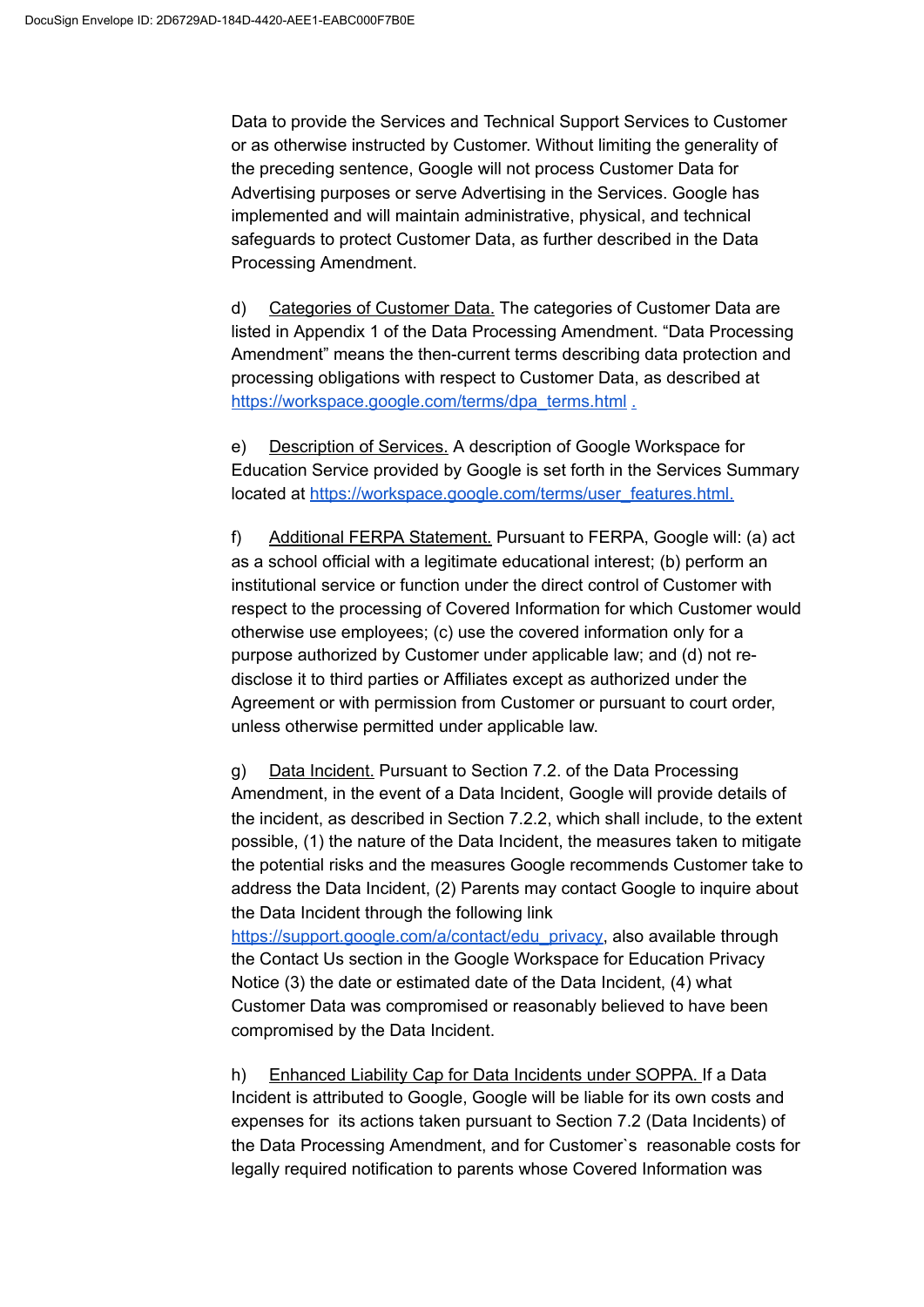misappropriated and any fines or penalties that Customer must pay regulatory agencies solely as a result of any Data Incident attributed to Google. Notwithstanding anything to the contrary under the Agreement, Google`s total aggregated liability under this sub-section 2.3(h) is limited to ONE HUNDRED THOUSAND US DOLLARS (\$100,000.00). Customer will be liable for any remaining costs and expenses incurred in investigating and remediating the Data Incident.

i) Data Deletion. Google will delete Customer Data in accordance with Section 6 (Data Deletion) of the Data Processing Amendment.

j) Publication. Customer will make available for public inspection on Customer's website or, if Customer does not have a website, then at Customer's administrative office, this Addendum along with the Data Processing Amendment, and the definition of "Services" set forth herein. "Services" means the then-current Core Services and Other Services described at [https://workspace.google.com/terms/user\\_features.html.](https://workspace.google.com/terms/user_features.html)

k) Google shall not use or share Covered Information for the purposes of (i) Targeted Advertising, (ii) to amass a profile of a student other than in furtherance of providing the Services, or (iii) sell or rent a student's information. "Targeted Advertising" as used in this paragraph has the meaning set forth in 105 ILCS 85/5 as amended.

3) **Google Workspace for Education Privacy Notice.** Google Workspace for Education Privacy Notice is meant to help Google Workspace for Education users and parents understand what data and for what purposes such data is collected by Google during the provision of Google Workplace for Education Services. The Google Workspace for Education Privacy Notice includes information about Google privacy practices that are specific to Google Workspace for Education and summarizes the most relevant portions of the Google Privacy Policy, which provides additional examples and explanations that may be useful to Customers. Collected data includes information about Customers' payments and transactions, settings and configurations, product usage, and direct communications with Google, but excludes Customer or Customer End User personal information provided by Google through the services. "Google Workspace for Education Privacy Notice" means the notice at the following URL:

[https://workspace.google.com/terms/education\\_privacy.html](https://workspace.google.com/terms/education_privacy.html)[,](https://workspace.google.com/terms/education_privacy.htmll) or such other URL as Google may provide.

4) **Miscellaneous.** This SOPPA Addendum shall be governed by the laws of the State of Illinois without regard to conflict of law principles. Jurisdiction and venue for all disputes hereunder shall solely be in the county of the Customer's administrative office. All other terms and conditions of the Agreement shall remain unchanged and in full force and effect.

Signed by the parties' authorized representatives on the dates below.